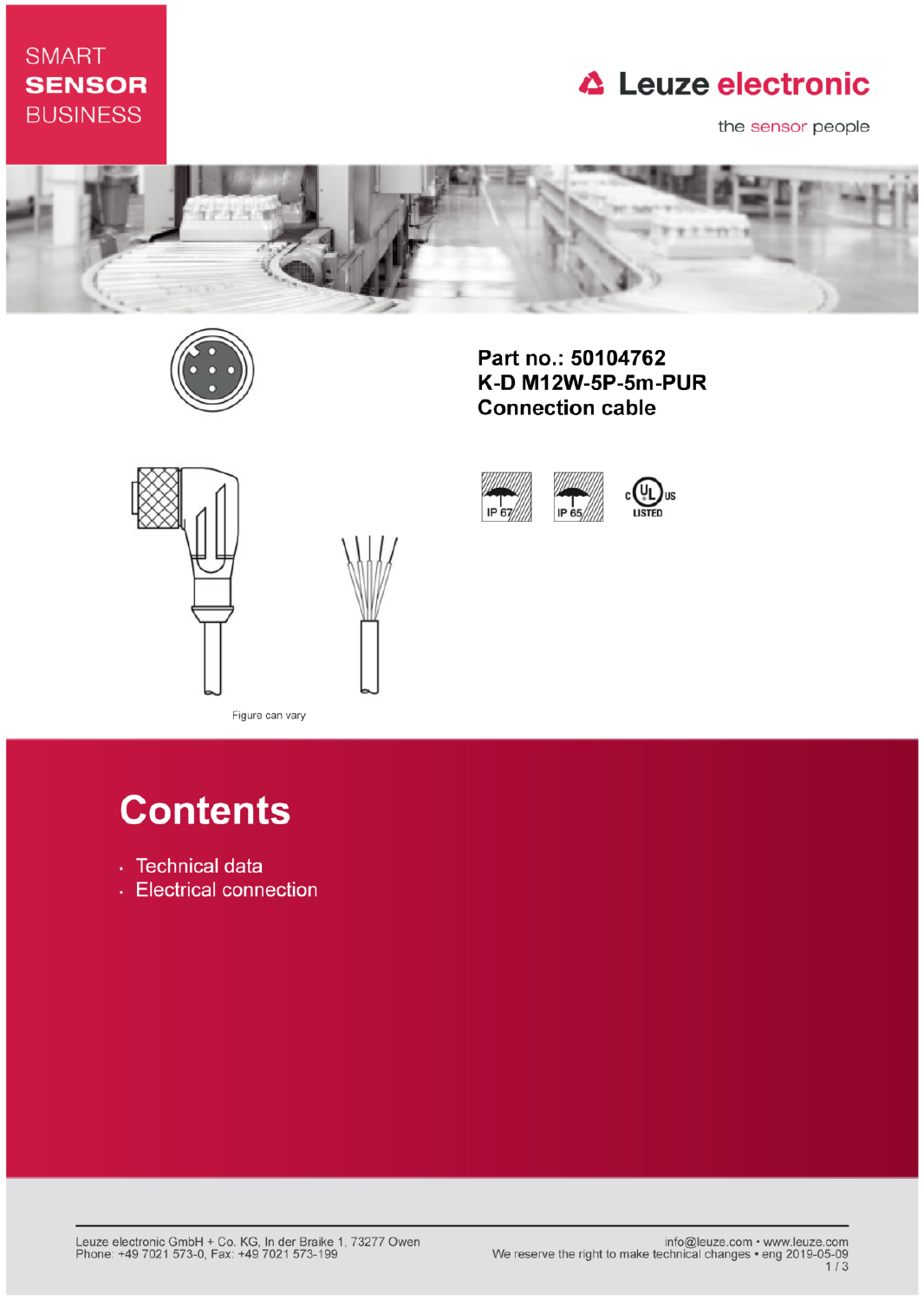#### Part no.: 50104762 – K-D M12W-5P-5m-PUR – Connection cable

#### **Technical data**

| <b>Electrical data</b>                         |                                                                                                                                                                                                                            |
|------------------------------------------------|----------------------------------------------------------------------------------------------------------------------------------------------------------------------------------------------------------------------------|
| <b>Performance data</b>                        |                                                                                                                                                                                                                            |
| Operating voltage                              | Max. 125 V AC/DC                                                                                                                                                                                                           |
|                                                |                                                                                                                                                                                                                            |
| <b>Connection</b>                              |                                                                                                                                                                                                                            |
| <b>Connection 1</b>                            |                                                                                                                                                                                                                            |
| Type of connection                             | Connector                                                                                                                                                                                                                  |
| Thread size                                    | M12                                                                                                                                                                                                                        |
| Type                                           | Female                                                                                                                                                                                                                     |
| Handle body material                           | <b>PUR</b>                                                                                                                                                                                                                 |
| No. of pins                                    | 5-pin                                                                                                                                                                                                                      |
| Encoding                                       | A-coded                                                                                                                                                                                                                    |
| Design                                         | Angled                                                                                                                                                                                                                     |
| Lock                                           | Screw fitting, nickel-plated diecast zinc, recommended torque 0.6<br>Nm, self-locking                                                                                                                                      |
| <b>Connection 2</b>                            |                                                                                                                                                                                                                            |
| Type of connection                             | Open end                                                                                                                                                                                                                   |
| <b>Cable properties</b>                        |                                                                                                                                                                                                                            |
| Number of conductors                           | 5 Piece(s)                                                                                                                                                                                                                 |
| Wire cross section                             | $0.34 \, \text{mm}^2$                                                                                                                                                                                                      |
| <b>AWG</b>                                     | 22                                                                                                                                                                                                                         |
| Sheathing color                                | <b>Black</b>                                                                                                                                                                                                               |
| Shielded                                       | No                                                                                                                                                                                                                         |
| Silicone-free                                  | Yes                                                                                                                                                                                                                        |
| Cable design                                   | Connection cable (open on one end)                                                                                                                                                                                         |
| Cable diameter (external)                      | 5 <sub>mm</sub>                                                                                                                                                                                                            |
| Cable length                                   | 5,000 mm                                                                                                                                                                                                                   |
| Sheathing material                             | <b>PUR</b>                                                                                                                                                                                                                 |
| Wire insulation                                | PP                                                                                                                                                                                                                         |
| Traverse rate                                  | Max. 3.3 m/s with horiz. traverse path of 5m and and max. accelera-<br>tion of $5m/s^2$                                                                                                                                    |
| Suitability for drag chains                    | Yes                                                                                                                                                                                                                        |
| Properties of the outer sheathing              | Free of CFC, cadmium, silicone, halogen and lead, matt, low-<br>adhesion, abrasion-resistant, easily machine-processable                                                                                                   |
| Resistance of the outer sheathing              | Hydrolysis and microbe resistant, good oil, gasoline and chemical<br>resistance in accordance with VDE 0472 part 803 test B, flame re-<br>tardant in accordance with UL 1581 VW1 / CSA FT1 / IEC 60332-1,<br>IEC 60332-2-2 |
| Torsion suitability                            | ±180° / m (max. 2 mio. cycles with 35 cycles / min)                                                                                                                                                                        |
|                                                |                                                                                                                                                                                                                            |
| <b>Mechanical data</b>                         |                                                                                                                                                                                                                            |
| Bending cycles                                 | 5,000,000 Piece(s)                                                                                                                                                                                                         |
| Bending radius, flexible laying, min.          | Min. 10 x cable diameter                                                                                                                                                                                                   |
| Bending radius, stationary laying, min.        | Min. 5 x cable diameter                                                                                                                                                                                                    |
|                                                |                                                                                                                                                                                                                            |
| <b>Environmental data</b>                      |                                                                                                                                                                                                                            |
| Ambient temperature, operation, flexible use   | $-2580 °C$                                                                                                                                                                                                                 |
| Ambient temperature, operation, stationary use | -40  80 °C                                                                                                                                                                                                                 |
|                                                |                                                                                                                                                                                                                            |